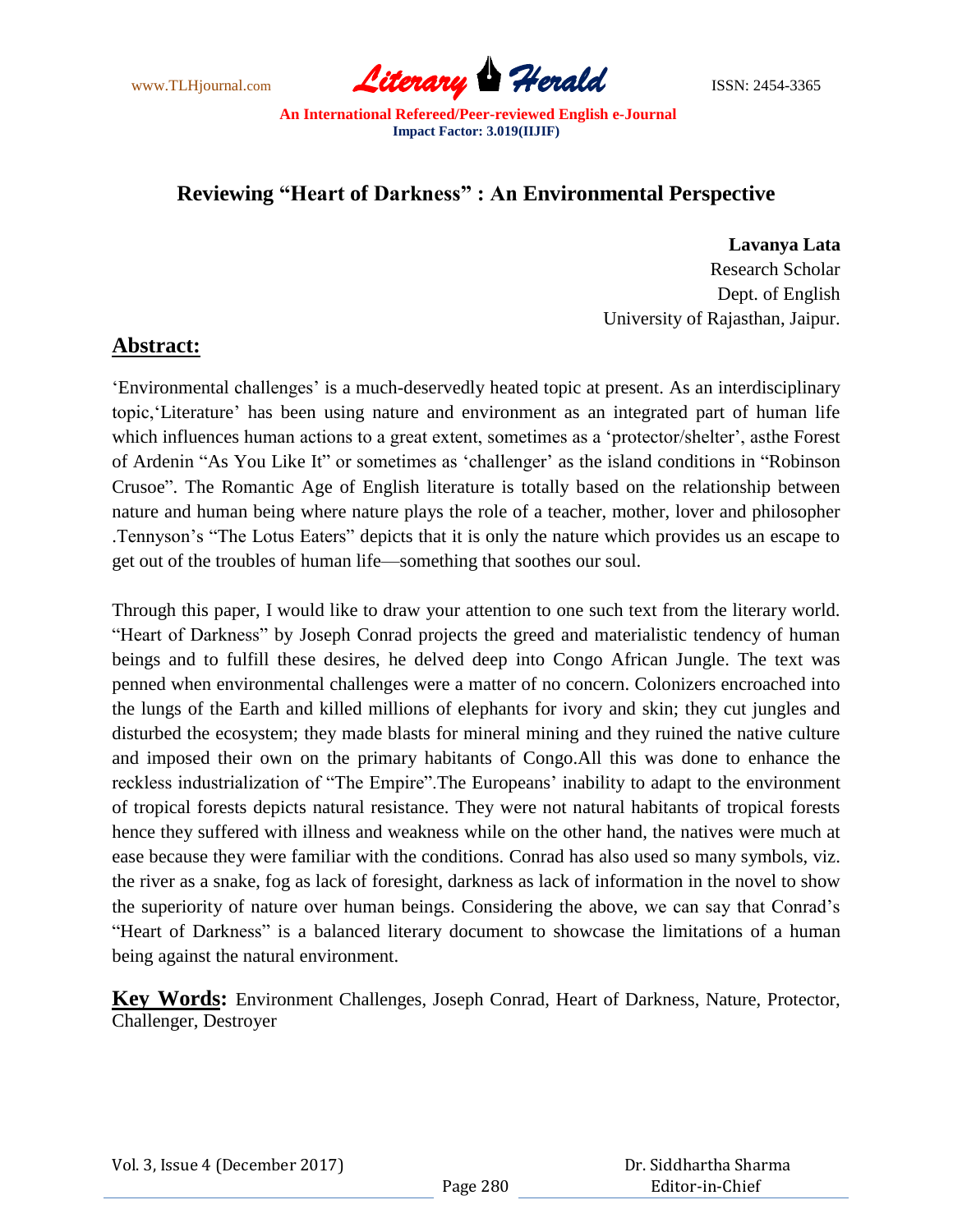

"Earth provides enough to satisfy every man"s needs, but not every man"s greed."

Mahatma Gandhi

Since the beginning of mankind, we have collected everything from nature which is needed and wanted for a good life. Nature has its own balance of resources to satisfy the needs of all creatures but when humans try to exploit more out of it, other than the natural and permissible way, the whole ecosystem gets effected due to the imbalance created. In order to fulfill their overwhelming materialistic desires, humans disturb the natural cycle and ultimately, it leads to environmental disasters. So, we need to limit our needs because nature cannot fulfill our eternally elusive greed.

The earth is the most beautiful planet in the universe and it is the only planet in the galaxy that has natural resources and enough water to have any form of life in it. Unfortunately, the planet is suffering due to many environmental problems that may affect people, societies, and ecosystems. These problems can result in major consequences for everyone's daily life. The major environmental problems that are plaguing the world today are deforestation, global warming, and water pollution.

## **Ecocriticism**

The term "ecocriticism" was coined by **William Rueckert** in a 1978 article which called for the formulation of "an ecological poetics" (see Rueckert, "Literature and Ecology").

Eco-criticism is considered the branch of literary discourse which focuses on an investigation of the relationship between the nature and man, the ecosphere and the ecosystem. The approach primarily examines how nature and natural phenomenon are perceived by literary writers and how it is reflected in their literary works. Also,it tries to investigate how nature is invariably affected by the activities of man and the way nature influences and reacts to human actions. The awareness that humane actions must be held accountable for all the damages to this beautiful planet"s ecosystem is the motive behind all Ecocritical work. The human world has always considered nature as its inferior, and abused it in the name of progress and civilization with man's self-imposed power and authority over the so-called 'bounty of nature'. Ecocriticism aims to bring a transformation in literary studies by linking theory and literary criticism with the ecological issues at large. Defining it, Cheryll Glotfelty writes, "Ecocriticism is the study of the relationship between literature and the physical environment" (1996: xviii). Ecocriticism is actually a shout out to literature to connect to the issues of today"s environmental crisis; in other

|  | Vol. 3, Issue 4 (December 2017) |  |  |
|--|---------------------------------|--|--|
|--|---------------------------------|--|--|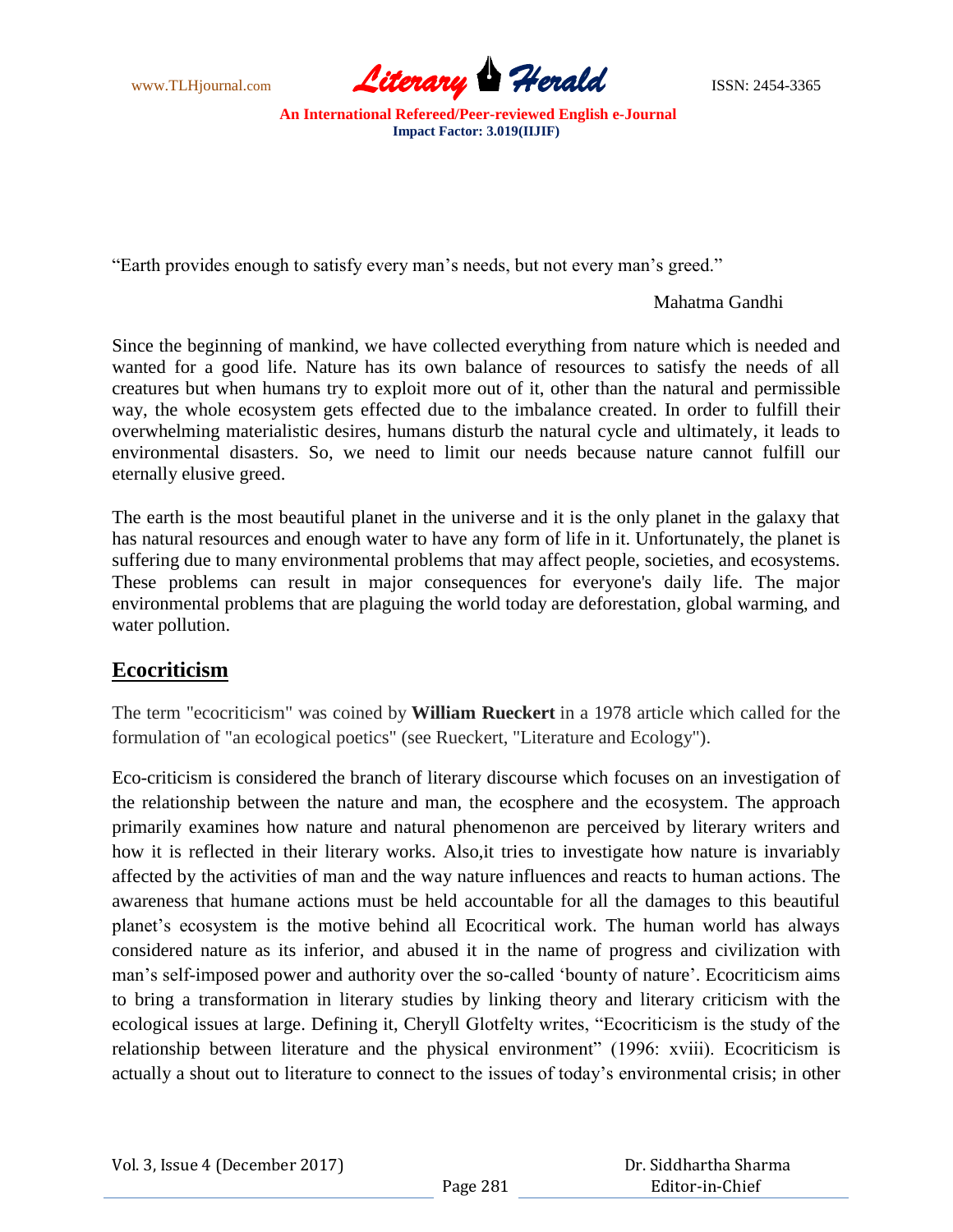

words, ecocriticism is directly concerned with both nature (the natural landscape) and the environment (landscape both natural as well as man-made).

A critique using the above mentioned approach is interested in how a work of art reflects nature in it. The critique studies the relationship between man, nature and literature—the role played by nature in the course of a story. The critique uses Ecocriticism as theory of literature to critically evaluate a work of art and is mainly concerned with how man"s activities affect nature and the significance, role and place of nature in a work of literary art which lays the path for a deeper study and therefore, a better understanding of a given literary work.

It is said that literature is, in a way, the depiction of society including humanbeings and his surroundings. Special attention has, therefore, beenpaid to the environment in Literature through various genres which have portrayed environment and nature in multifarious roles. Two types of environment can be considered while discussing the broad term "Environment": they are the natural environment and the historical environment. Natural environment consists of all living and non-living things which happen to be naturally on the planet whereas,the historical environment constitutes 'events' that have happened in a person's life and 'culture' that a person has lived in. Every person's actions and beliefsare dependent on and formed by his/her environment. The environment is notconstant and it varies across time and space. In some geographies, we have plenty of some of the natural resources whereas in others we have some other resources in abundance whereas there are some areas where natural resources are scarce. The same can be said about the historical environment. Organisms change the way they behave in response to conditions in their environment.

In literature, each character is put into a specific natural and a historical environment which affects his thoughts, beliefs and actions. In literature, the environment is depicted in the form of a protector or destroyer and as a symbol of purity or darkness. In "As You Like It", the environment plays a crucial role. In this play, Shakespeare uses the Forest of Ardenne as a natural environment which provides shelter to the banished duke and his comrades. The forest in "As You Like It" is breathtakingly beautiful with great oak trees, running brooks, green pastures, banks of willows, flowers, birds, sheep and deer.

"Sweet are the uses of adversity,

Which, like the toad, ugly and venomous,

Wears yet a precious jewel in his head;

And this our life, exempt from public haunt,

Finds tongues in tress, books in the running brooks,

Vol. 3, Issue 4 (December 2017)

 Dr. Siddhartha Sharma Editor-in-Chief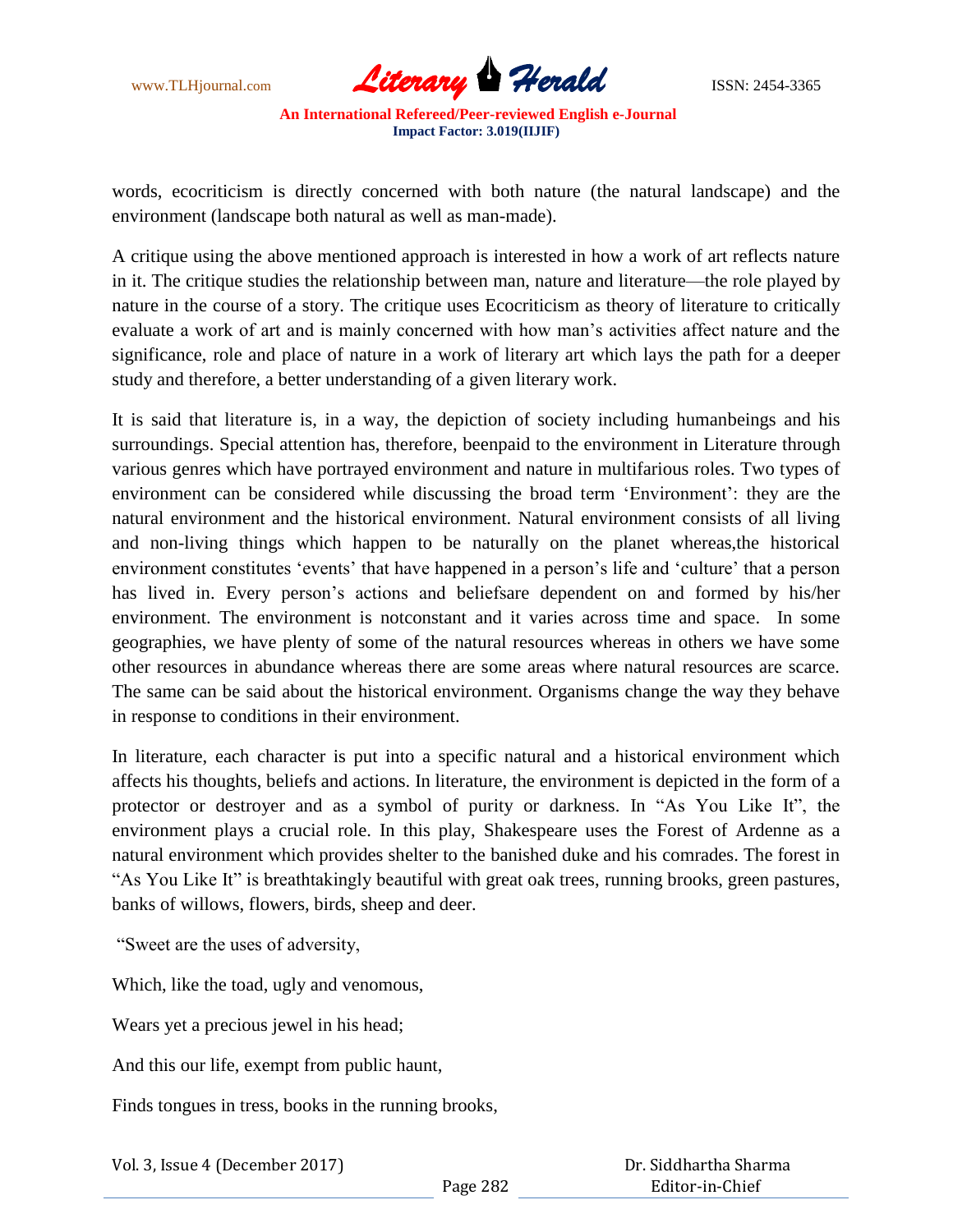

Sermons in stones, and good in everything."

This is a place where the sorrows, envy and danger of Frederick"s court are left behind. Here they find an escape from city. As we can see in a dialogue made by Duke Senior :-

"…Hath not cold customs made this life more sweet

Than that of painted pomp? Are not these woods

More free from peril than the envious court?"

"Robinson Crusoe"by Daniel Defoe is yet another good example where Nature is depicted as a challenger as it was Nature who challenged the crew and decimated their ship. On an alien land, Robinson tried to adapt to the environment and his basic needs of food and shelter were again fulfilled with nature only. This shows us that nature not only challenges but also protects by providing us the essential stuff for living, which establishesthe thoughts by Mahatma Gandhi quotedin the beginning. One way to meet these environment challenges is to limit our neverending "greed". It is very exasperating to exploit natural resources overwhelmingly. Do we live in such a managed and ordered society that it is careless about management of our natural resources? Reckless modernization is a reflection of our materialistic living style.Just like Robinson could survive on the deserted island by some adaptation, we can also change and survive by adapting.

"Riders to the Sea" by J.M. Synge is also a brilliant example of nature's dominance over mankind. The immense power of the sea is the main theme of the play: it acts both as a preserver as well as a destroyer; it provides life, in connection with the mainland, but it can also take away life. The dramatic structure of the play revolves around the sea. There is suspense in the beginning as to whether the sea has given back the dead body of the young man it has taken initially. Besides, there is also suspense at the end as to whether the last remaining son will survive the storm. In the opening scene, the power of the elements is demonstrated to the audience in the form of the wind as it tears open the door of the cottage.

"The door which Nora half-closed is blown open by a gust of wind."

"The Lotus Eaters" by Tennyson depicts another example of the relationship between man and nature. Through this poem, Tennyson powerfully evokes the mariners' craving to settle into a life of peacefulness andrest. He displays a tempting and seductive vision of a life which is free from toil. The Lotus Land emerges as "a land where all things always seemed the same."

#### **An Eco-critical Probe of the "Heart of Darkness"**

Vol. 3, Issue 4 (December 2017)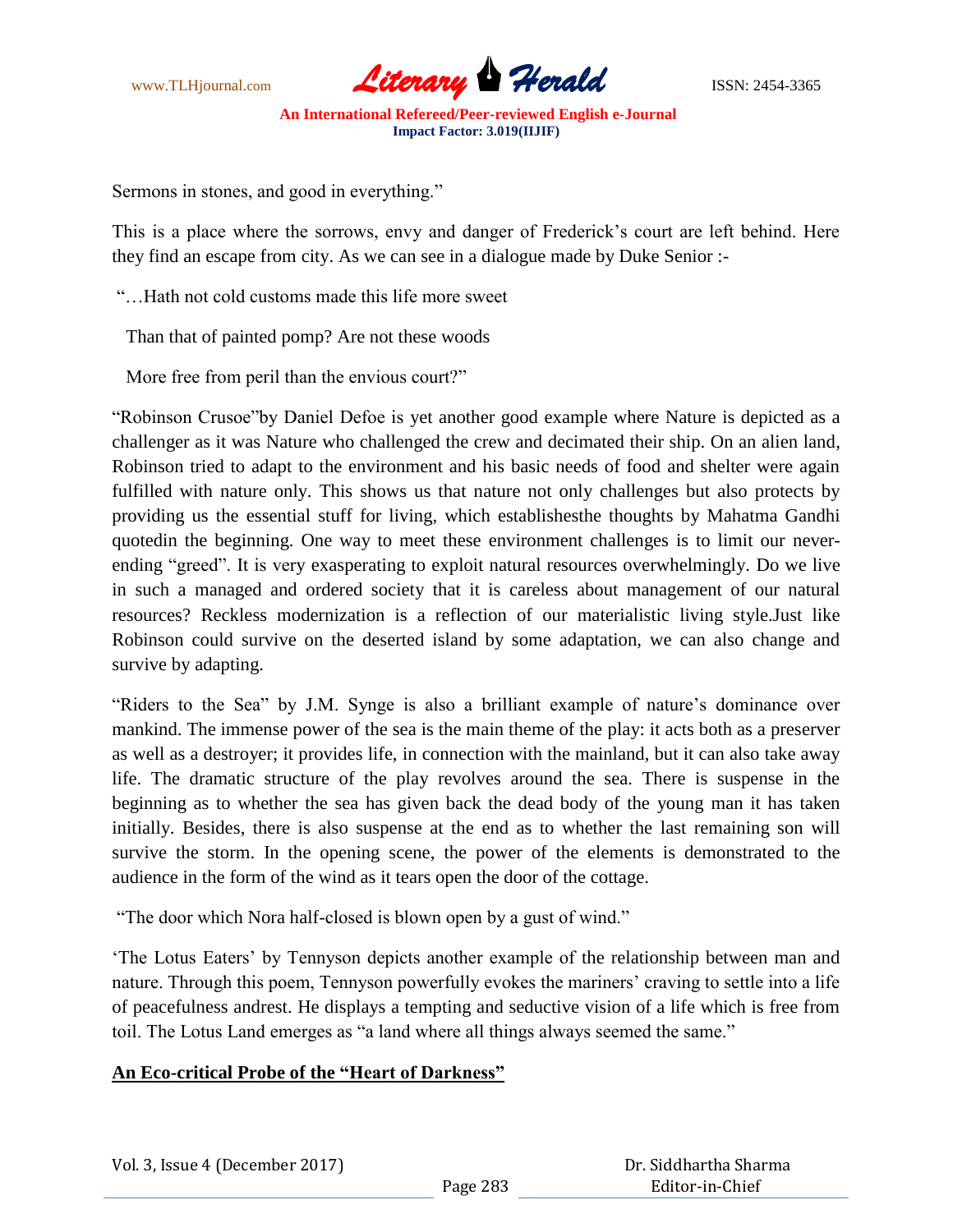

Joseph Conrad (1857-1924), considered one of the greatest English novelists at the end of  $19<sup>th</sup>$ century, began to write after more than his twenty-year career as a sailor. He is famous for his writing of sea-adventure. Heart of Darkness is his most famous novel, written on his experiences in the Congo in 1890. It was first published as a serial in Blackwood"s Magazine in 1899 and became extensively influential during the following decades.

The study focused on the European perception of the African environment and is reflected by the writer as a part of the issues surrounding the eco-critical discourse of literary works. The study reveals that the Europeans perceive the African environment as a jungle and a horrible environment where nature is considered to be conspiring to inhibit and militate against the wellbeing of human beings. It further strengthens the view that their ideas are rooted in their Eurocentric discourses.

The crux of this study is how the Europeans perceived the African environment as demonstrated in the novel and the author"s viewpoint about this Eurocentric perception of the African flora and fauna.

The novel "Heart of darkness" by Joseph Conrad is an interesting novel that calls for a thorough reading and a fruitful eco-critical examination. The novel revolves around the interplay between man and nature and how both are dependent on each other. The setting of the novel is in the heart of a village in Africa. The timing of the novel is very relevant and apt for the message the author wants to convey to the readers. The story tries to recreate our traditional past, takes us to the time of our earliest contact with Europeans and the missionaries who came to bring western civilization and their religion to us.

"Heart of Darkness" reflects Conrad's deep concern for "despoliation of the earth in the name of "progress"" and he criticizes the western viewpoint which reduces all relationships between the human and the natural world as relations which are solely motivated by the idea of profiteering. Nature is at the heart of "Heart of Darkness". The colonial experience was highly destructive for the environment, with the violent abuse of indigenous land. Nature was used as a means of imperial conquest.

Continuous expansion of imperialism and industrialization has led to a distortion of man-nature relationship and this has been exemplified through a detailed description in "Heart of Darkness".

In the book, Conrad describes his worries about ecological disaster in the Congo at the end of the 19<sup>th</sup> century, and illustratesa severe condemnation on people's upsetting destructive behaviors. He puts forth a hint that modern civilization has led to ecological crisis by breaching the harmony between nature and man and in the process, is destroying nature. Human civilization has not only led to the destruction of the beautiful planet and its nature, but has also resulted in

| Vol. 3, Issue 4 (December 2017) |          | Dr. Siddhartha Sharma |
|---------------------------------|----------|-----------------------|
|                                 | Page 284 | Editor-in-Chief       |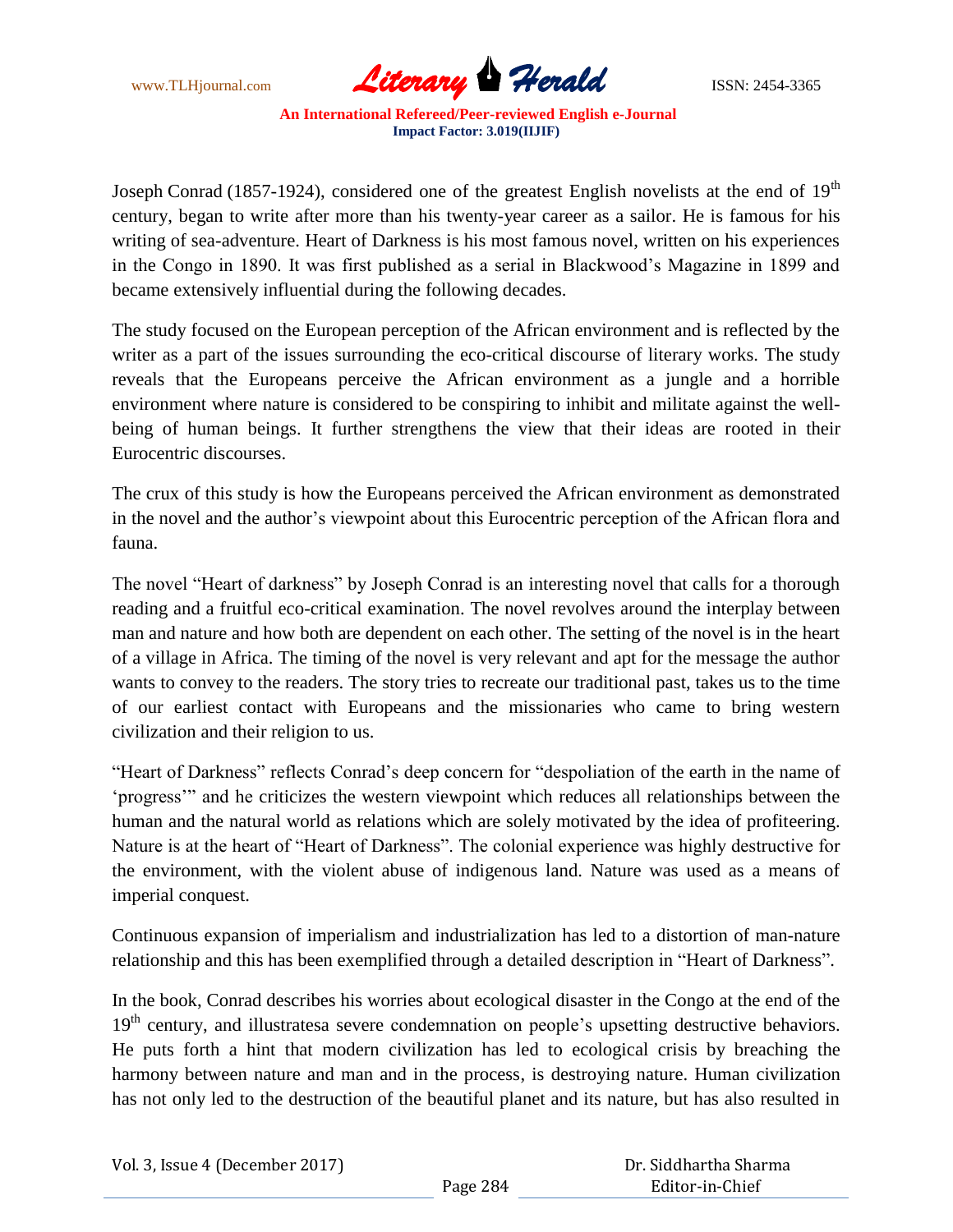www.TLHjournal.com **Literary Herald Herald ISSN: 2454-3365** 

the hierarchical differentiation of society, thereby alienating the relationship between man and man himself. The capitalist industrial civilization and its gradual development over the decades has led to a deteriorating relationship between man and man as s/he is now becoming more unthinking over time. "When one has got to make correct entries, one comes to hate those savages—hate them to death." (Part 1, pg. 15)

People become selfish and greedy in order to maximize their own profit. The changes of mannature relationship and man-man relationship not only harms nature and society, but have also hurt and impeded the human spirit, both overtly and covertly.

Through "Heart of Darkness",he tries to get toan ecological awareness from this man-nature relationship, although Conrad may not have been an expressly ecological writer. This paper analyzes *Heart of Darkness* from this new ecological perspective by exploring the implied human-nature relationship and the resulting impact on both sides.

Conrad uses very descriptive words to show the dense forest:

"Trees, trees, millions of trees, massive, immense, running up high; and in their foot, hugging the bank against the stream, crept the little begrimed steamboat, like a sluggish beetle crawling on the floor of a lofty portico."

During the 1890s, at the time *Heart of Darkness* takes place, ivory was in enormous demand in Europe. It was used to make piano keys, jewelry and many other items. Conrad tells us that Kurtz was the best agent of his time, collecting as much ivory as all the other agents combined. In 1892, Leopold II declared all natural resources in the Congo Free State to be his property. This meant the Belgians could stop dealing with African traders and simply take what they wanted themselves. As a consequence, Belgian traders pushed deeper into Africa in search of new sources of ivory, setting up stations all along the Congo River. The Belgian traders committed many well-documented acts of atrocity against the African natives, including the severing of hands and heads.

The novel "Heart of Darkness" demonstrates a relation between the historical and natural environment. The natural environment is portrayed through forests and rivers whereas the historical environment is presented by effects and events due to the colonization and culture of the African people. The wilderness is represented as a character that plays a pivotal role during the course of the story. During Marlow's stay at the Central Station, he describes the surrounding wilderness as a "rioting invasion of soundless life, a rolling wave of plants, piled up, crested, ready to . . . sweep every little man of us out of his little existence" (49). Kurtz is the best example to show the dominance of wilderness. Through the influence of the wilderness, basic human nature is revealed in him. Consider the following comment by Marlow about the power of the wilderness over Kurtz:

|  | Vol. 3, Issue 4 (December 2017) |
|--|---------------------------------|
|--|---------------------------------|

 Dr. Siddhartha Sharma Editor-in-Chief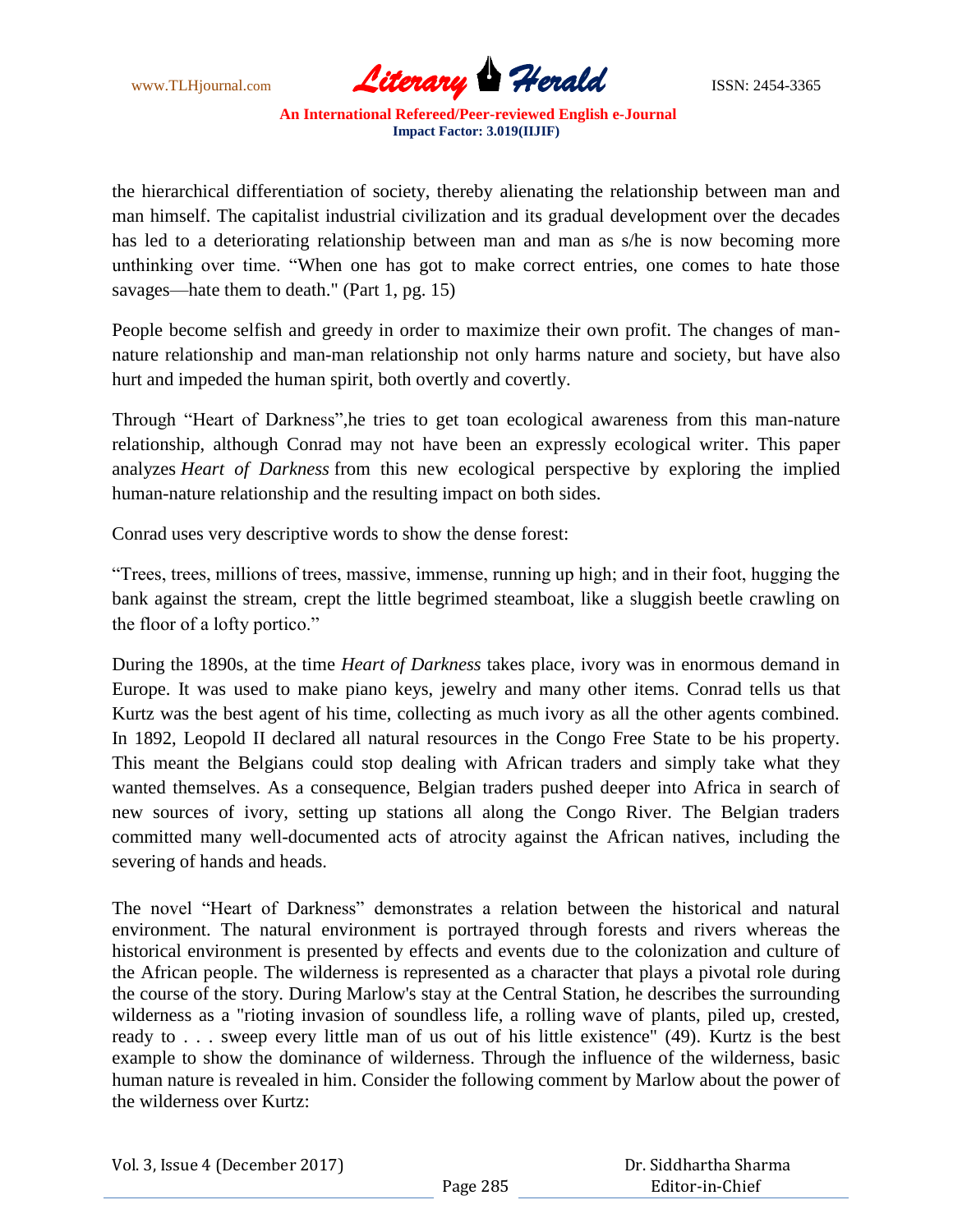

. . . the wilderness . . . seemed to draw him to its pitiless breast by the awakening of forgotten and brutal instincts, by the memory of gratified and monstrous passions . . . this alone had beguiled his unlawful soul beyond the bounds of permitted aspirations. (112)

His final statement of "The horror! The horror!" shows his judgment towards his whole life. The wilderness brings Kurtz to the point where he has a full-fledged awareness of himself, and from there, he makes his pronouncement about all mankind.The African natives reflect a very savage but actual quality of the wilderness. The jungle environment imposes no restraint upon the behavior of any individual. A person's ability to survive and hold on to sanity in the absence of any societal structure is tested in such a harsh and challenging environment.Let us consider Marlow's description of the natives living in the canoes on the coast:

". . . they had bone, muscle, a wild vitality, and intense energy of movement that was as natural and true as the surf along their coast. They wanted no excuse for being there" (21)."

The jungles in Africa are so dense that even the sun-rays areunable to penetrate it but it also acts as a mirror on which one can see greed, darkness and brutality that lies under the noblest of ideals. The Colonizers began their quest in the African continent with a very different motto i.e. to illuminate and civilize the people of Africa but they spend their existence groping for ivory or plotting against each other for power and status. In this regard, Marlow comments: "The word 'ivory' rang in the air, was whispered, was sighed. You would think they were praying to it . . . I've never seen anything so unreal in my life" (37).

In Conclusion, we can aptly say that the novel 'Heart of Darkness' depicts an undercurrent of nature"s superimposing vitriolic unleashed Eurocentric discourses and their unthinking mercenary pursuits. However benevolent and a so-called silent spectator as man may think her to be, Nature knows when and how to make man aware of her presence as both the destroyer and the preserver, as the case may be.

#### **REFERENCES:**

Conrad, Joseph. *Heart of Darkness*. San Diego: ICON Group International, Inc., 2005. Print.

Glotfelty, Cherlly, and Harold Fromm. *The Ecocriticism Reader*: *Landmarks in Literary Ecology*. Athens: University of Georgia Press, 1996. Print.

Hojjat, Mahdi Bakhtiari, and EsmaeilNajarDaronkolae. "By the Name of Nature but against Nature: An Ecological Study of Joseph Conrad"sHeart of Darkness."Journal of Anthropology & Archaeology. June 2013. http://jaanet.info/journals/jaa/Vol\_1\_No\_1\_June\_2013/1.pdf25 August 2016, 19:31:34.Print.

| Vol. 3, Issue 4 (December 2017) |          | Dr. Siddhartha Sharma |
|---------------------------------|----------|-----------------------|
|                                 | Page 286 | Editor-in-Chief       |